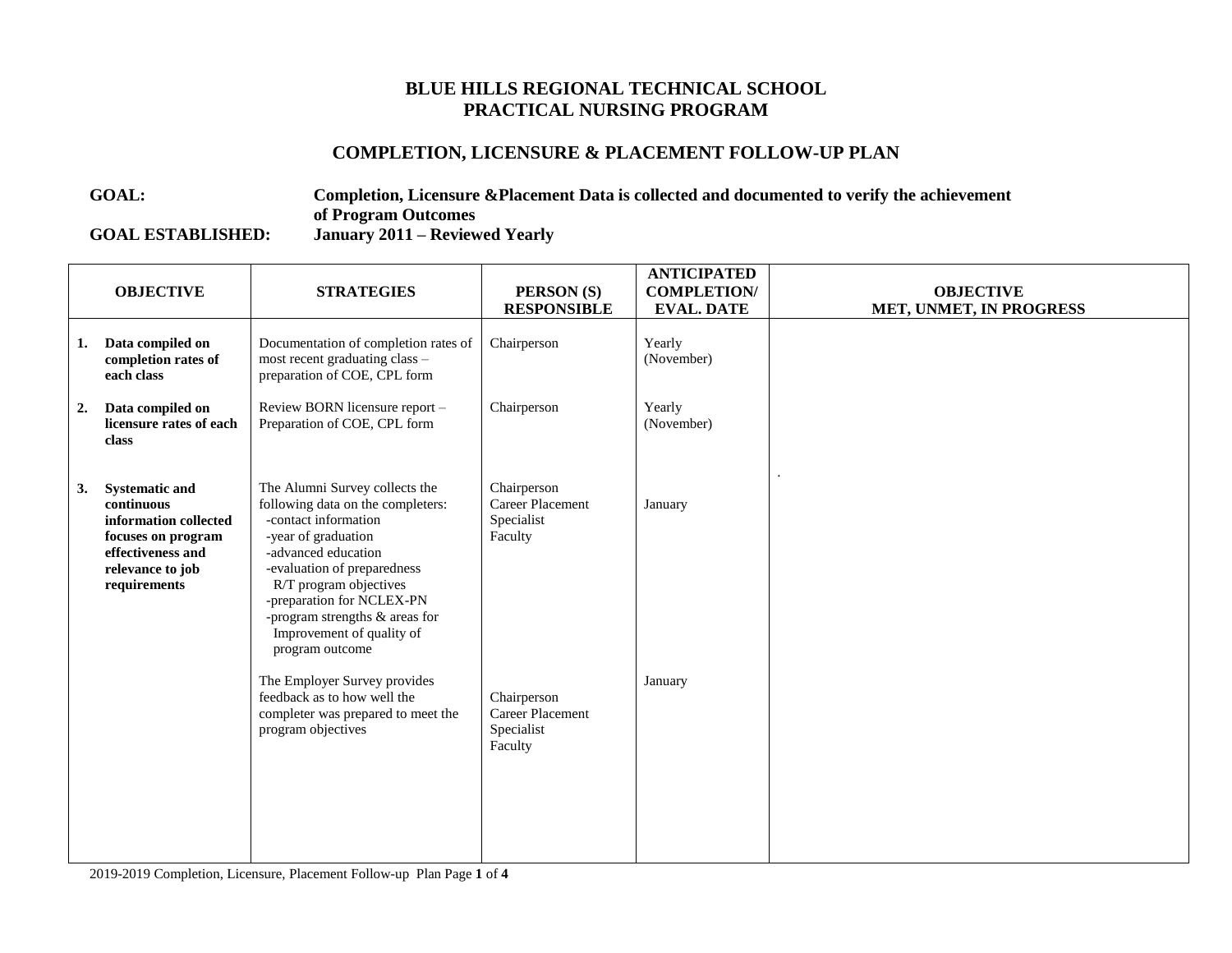|    |                          | Alumni Survey is distributed to                                    |                  |          |  |
|----|--------------------------|--------------------------------------------------------------------|------------------|----------|--|
| 4. | <b>Collection of job</b> | all PN graduates 6-12 months                                       | Career Placement | June     |  |
|    | placement data           | after graduation. Completers are                                   | Specialist       |          |  |
|    |                          | contacted via email, phone, mail                                   | Faculty          | June     |  |
|    |                          | and Facebook.                                                      |                  | June     |  |
|    |                          |                                                                    |                  |          |  |
|    |                          | Employer Surveys are distributed                                   |                  |          |  |
|    |                          | to completers with the Alumni                                      | Career Placement | June     |  |
|    |                          | Survey. Completers are asked to                                    | Specialist       |          |  |
|    |                          | give the survey to their supervisor                                |                  |          |  |
|    |                          | to provide feedback on the                                         | Faculty          |          |  |
|    |                          | preparation of the BHR PN grad.                                    |                  |          |  |
|    |                          | Follow-up is conducted via email,                                  |                  |          |  |
|    |                          | phone, mail and social network<br>(Facebook) until the goal of 65% |                  |          |  |
|    |                          | return is achieved or the time                                     |                  |          |  |
|    |                          | frame ends.                                                        |                  |          |  |
|    |                          | Preparation of COE - CPL form                                      |                  |          |  |
|    |                          |                                                                    |                  |          |  |
|    |                          |                                                                    |                  |          |  |
|    |                          | Data from Alumni & Employer                                        |                  |          |  |
|    |                          | Surveys is compiled on an excel                                    | Career Placement | November |  |
|    |                          | spread sheet                                                       | Specialist       |          |  |
|    |                          |                                                                    |                  |          |  |
|    |                          | Student achievement of nursing                                     |                  |          |  |
| 5. | <b>Compilation of</b>    | competencies is evaluated along                                    | Chairperson      | January  |  |
|    | <b>Placement Data</b>    | with:                                                              | Career Placement |          |  |
|    | is used to evaluate and  | -program reports                                                   | Specialist       |          |  |
|    | improve the quality of   | -NCLEX results                                                     |                  |          |  |
|    | the program              | -completion data                                                   | Faculty          |          |  |
|    |                          | Trends are identified and                                          |                  |          |  |
|    |                          | revisions to the program are made                                  |                  |          |  |
|    |                          | as necessary                                                       |                  |          |  |
|    |                          |                                                                    |                  |          |  |
|    |                          | Summary of placement data                                          | Chairperson      | May      |  |
|    |                          | results are communicated to<br>faculty, Advisory Board and         |                  |          |  |
|    |                          | administration                                                     | Career Placement |          |  |
|    |                          |                                                                    | Specialist       |          |  |
|    |                          |                                                                    |                  |          |  |
|    |                          |                                                                    |                  |          |  |
|    |                          |                                                                    |                  |          |  |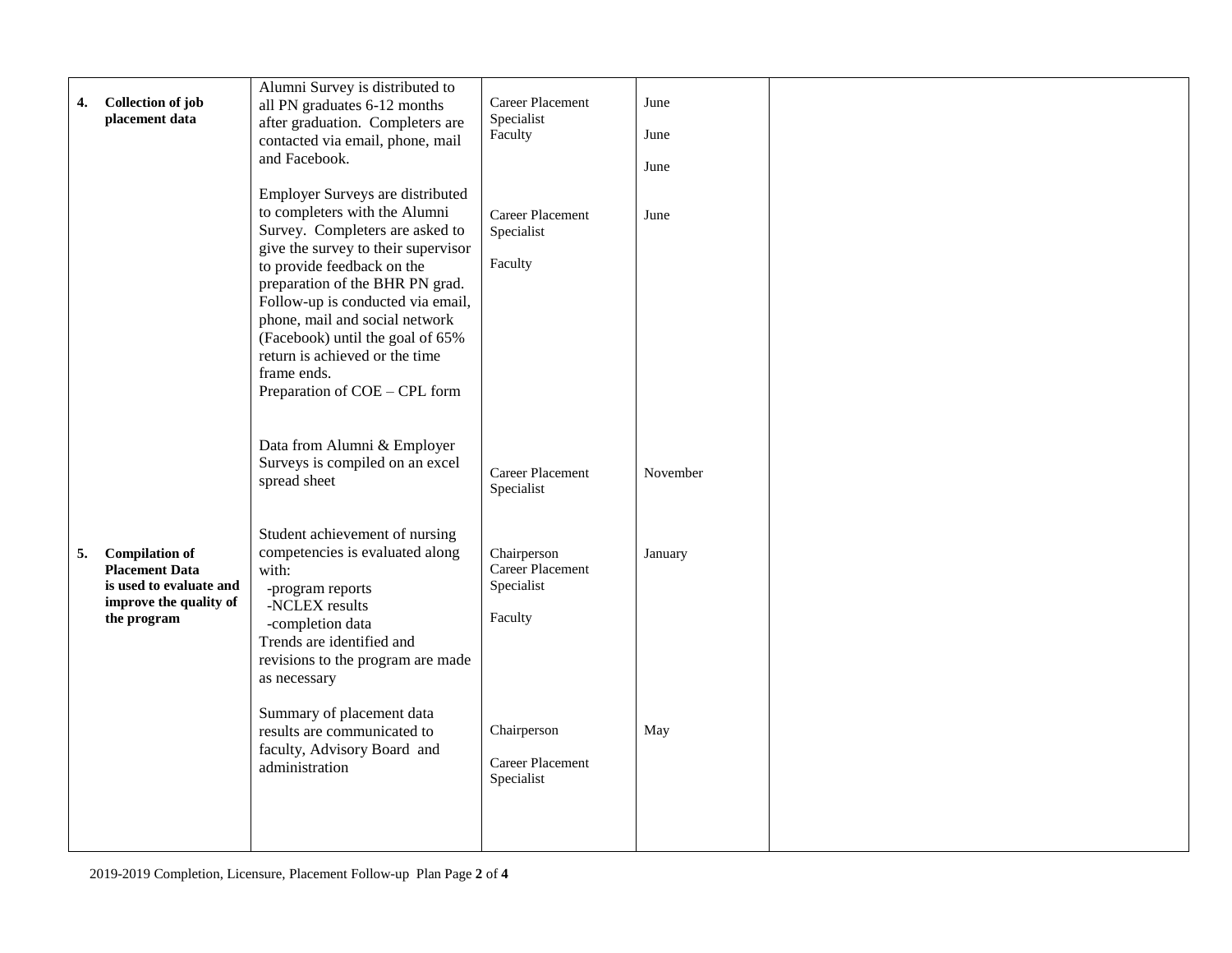| Communication<br>6.<br>Network between<br><b>Placement</b> | Annual Career Fair<br>-Held at BHR<br>-representatives from various                                                                                                                                                                                                                                                                                                                 | Career Placement<br>Specialist | April   |  |
|------------------------------------------------------------|-------------------------------------------------------------------------------------------------------------------------------------------------------------------------------------------------------------------------------------------------------------------------------------------------------------------------------------------------------------------------------------|--------------------------------|---------|--|
| Coordinator, staff,<br>faculty, business,<br>completers    | businesses representing<br>of areas of nursing invited<br>-Meet & Greet with faculty,<br>students and representatives to                                                                                                                                                                                                                                                            |                                | June    |  |
|                                                            | discuss job opportunities                                                                                                                                                                                                                                                                                                                                                           |                                |         |  |
|                                                            | Year-long Communication<br>- Career Placement Specialist<br>will notify completers of job<br>opportunities via email and<br>Facebook<br>-Employers will contact Career<br>Placement Specialist when job<br>openings occur<br>- Career Placement Specialist<br>will frequently visit employment<br>websites and keep bulletin<br>board in LPN classroom with<br>updated job postings | Career Placement<br>Specialist | January |  |
| <b>Counseling of</b><br>7.<br><b>Students</b>              | -Self-assessment of strength,<br>weakness & career goals.<br>-Resume Preparation                                                                                                                                                                                                                                                                                                    | Faculty                        | June    |  |
|                                                            | <b>Interview Preparation</b><br>-proper dress<br>-common questions<br>-mock interview & critique                                                                                                                                                                                                                                                                                    |                                |         |  |
|                                                            | <b>Faculty Advisor</b><br>-discuss personal/career goals for<br>employment<br>-advanced education guidance<br>-Community College guest<br>speakers                                                                                                                                                                                                                                  |                                |         |  |
|                                                            |                                                                                                                                                                                                                                                                                                                                                                                     |                                |         |  |